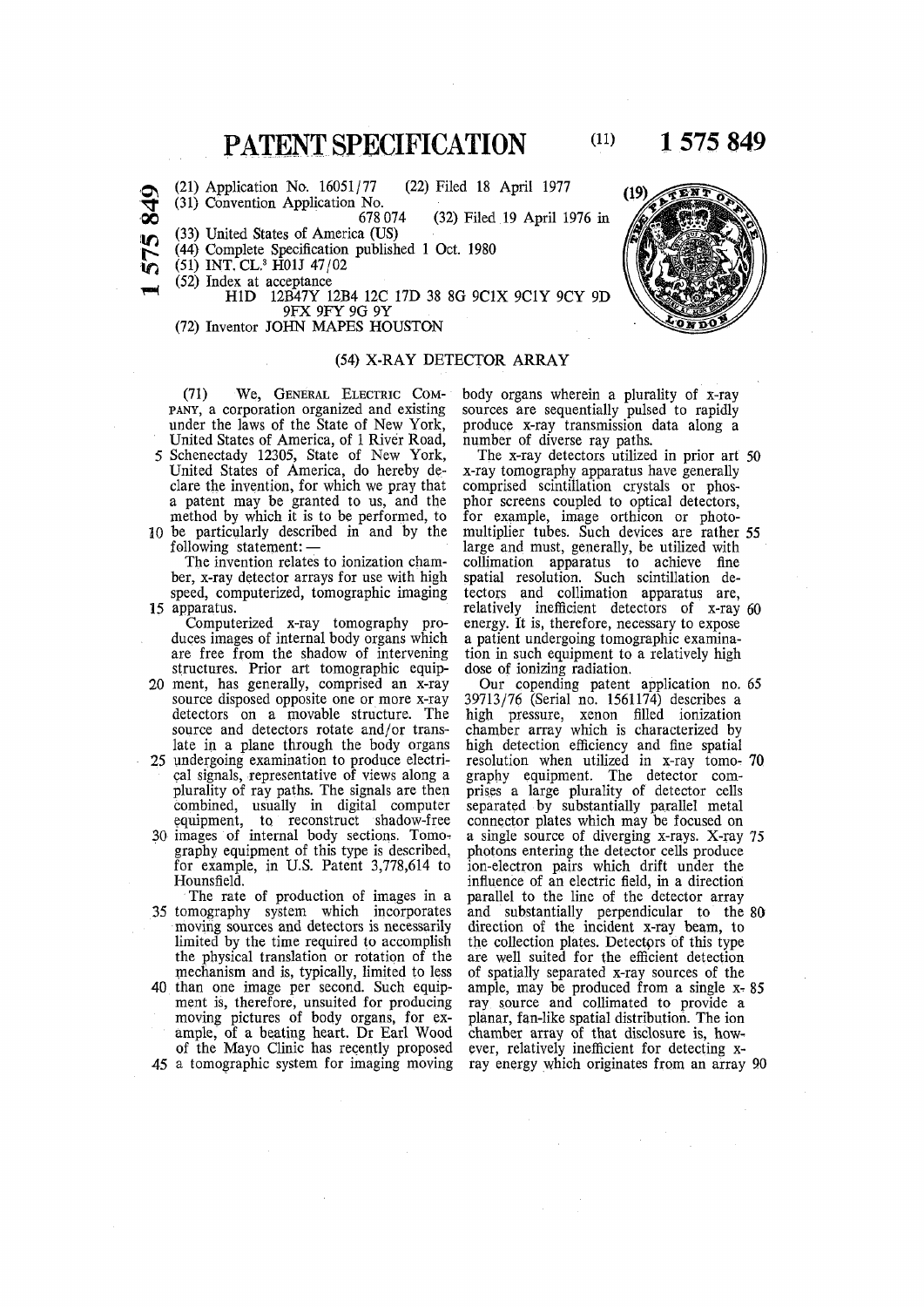of spatially separtaed x-ray sources of the type utilized in the above-described, high speed tomographic equipment.

The present invention provides an ioniza-5 tion chamber detector array for determining the distribution of x-ray intensities in one or more flat, co-planar, x-ray beams comprising:

a first flat anode sheet disposed in a plane 10 lying parallel to the plane of said x-ray beams;

a second, flat anode sheet disposed parallel to said first anode sheet;

a third, flat anode sheet disposed parallel 15 to and adjacent a side of said first anode

sheet opposite said second anode sheet; a first plurality of rod-like cathode elements disposed in said x-ray beam and equi-distant between said first anode sheet

- 20 and said second anode sheet, a long dimension of said cathode elements being orientated in a direction substantially parallel to the x-ray beams;
- a second plurality of rod-like cathode 25 elements disposed in said x-ray beam and equi-distant between said first anode sheet and said third anode sheet, a long dimension of said cathode elements being orientated in a direction substantially
- 30 parallel to the x-ray beams; a gaseous detecting medium disposed between said first, second and third anode sheets and said cathode elements; and

means for applying an electric potential 35 between said cathode elements and said anode sheets, whereby an electric field is

impressed between said cathode elements and said anode sheets, and for connecting each of said cathode elements to a signal 40 processing circuit.

The detector array is well suited for use with high speed x-ray tomography apparatus comprises an array of spatially separated, collimated x-ray sources dis-

- 45 posed opposite the array. Each of the x-ray sources is collimated to produce a relatively narrow, planar, sectorial swath of x-ray photons. Sets of x-ray sources in the array are pulsed simultaneously to ob-
- 50 tain x-ray transmission data for tomographic image reconstruction. The collimation and grouping of the x-ray sources as well as the sequence of firing is chosen so that each source in a set illuminates a
- 55 separate and distinct sector of the x-ray detector array. The time required to produce a tomographic image is thereby reduced.
- In order that the invention may be 60 clearly understood, it will now be described by way of example with reference to the accompanying drawings, in which: FIG. 1 is a high speed tomography system of the prior art;

65 FIG. 2 is a high speed tomography sys-

tem;

FIG. 3 is a single detector cell of the prior art;

FIG. 4 is an ionization chamber array;

FIG. 5 is a side view of an ionization 70 chamber array;

FIG. 6 is an embodiment of the ionization chamber of the present invention, providing high speed operation;

FIG. 7 is an alternative form of ioniza- 75 tion chamber;

FIG. 8 is a collection electrode for use in the ionization chambers of FIGS. 4, 5, 6, and 7;

FIG. 9 is an alternate embodiment of 80 the collection electrode of FIG. 8; and

FIG. 10 is an alternate structure for collecting electrodes in ion chamber arrays of the present invention.

FIG. 1 illustrates a high speed x-ray  $85$ tomography system of the prior art. An array of pulse x-ray sources 20 is disposed opposite an array of x-ray detectors 22. Each individual x-ray detector of the array 22 comprises a phosphor screen 24 adapted 90 to emit light in proportion to incident x-ray intensity. Light from the screen 24 is focused by a lens 26 on a television camera type pick-up tube, typically an image orthicon 28. Electrical signals, from each tube 95 28, which represent a linear distribution of x-ray intensities across the width of a screen 24, are transmitted to a digital computer for processing into x-ray tomographic images. 100

Body structures 30 undergoing examination are interposed between the source array 20 and the detector array 22. Individual x-ray sources in the array 20 are sequentially pulsed to produce swaths of 105 ionizing radiation 32 which are attenuated in varying degrees by the body structure 30 and impinge on the detector array 22. The elements of the array 20 may be pulsed in rapid sequence to provide x-ray trans- 110 mission information for a plurality of intersecting paths through the body structure 30 from which image information may be constructed. Each source in the array 20, however, necessarily illuminates substan- 115 tially the entire detector array 22 and the rate of sequential pulsing of the individual sources is, therefore, necessarily limited by the speed at which data may be read from the detector elements through the 120 pick-up tubes 28. Information produced by plex up ruces 20: information produced by from a detector tube 28 before another source in the array 20 is pulsed in order to eliminate a redundancy of information 125 which would occur if x-rays from two which would occur it a-lays from two sources reached

FIG. 2 is a high speed tomography system. A substantially semicircular array of 130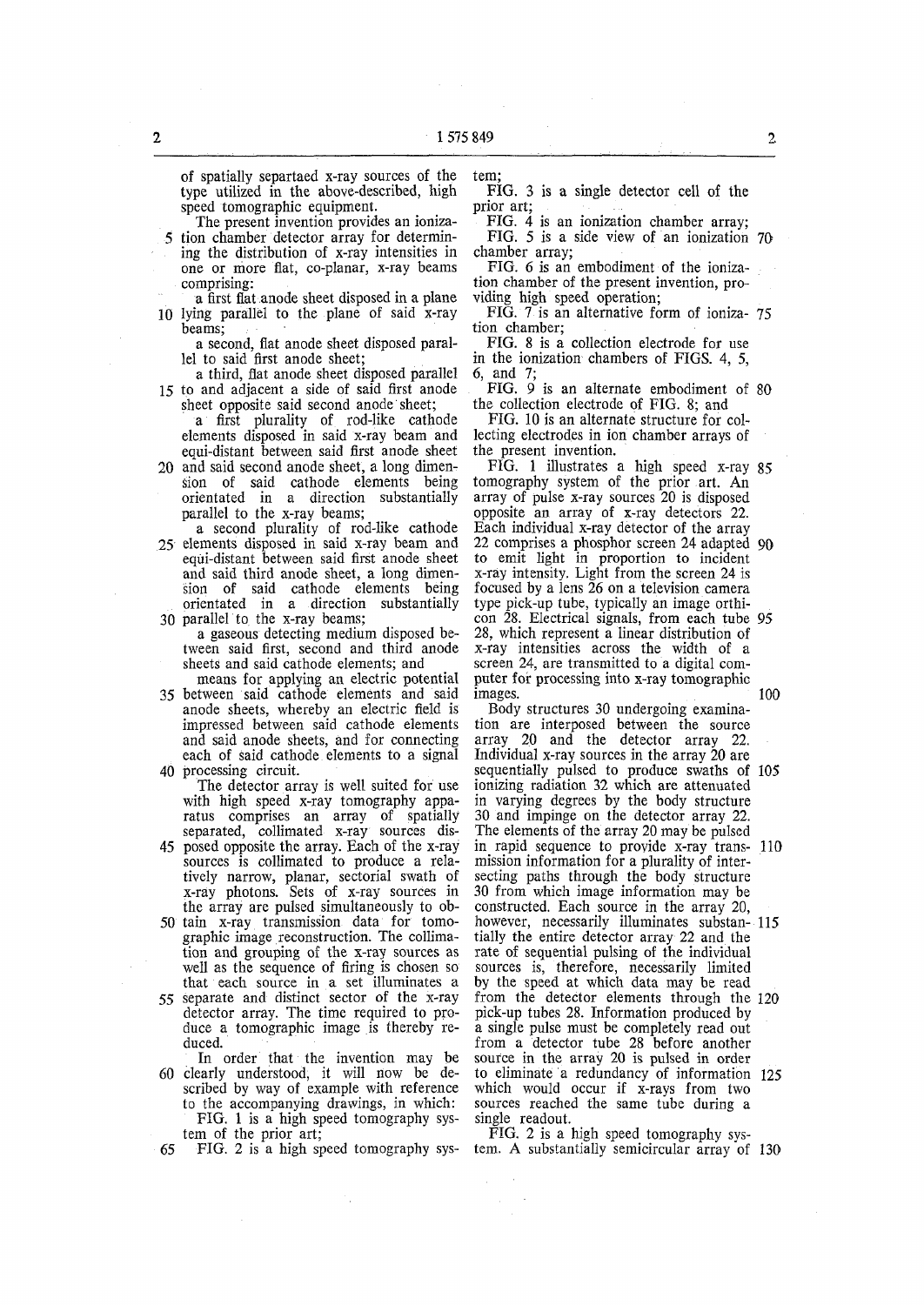x-ray sources 20 comprises a plurality of individual x-ray tube anodes 40 separated by an array of collimators 42. The collimators 42 are shaped so that the x-ray ' 5 beam from each anode 40 is restricted to

a substantially planar, sectorial swath. X-ray energy in the swath passes through a body structure 30 and impinges on a curvilinear array if closely spaced, ioniza-

- 10 tion chamber, detectors 44 disposed in the plane of the x-ray swath. The dimensions and geometry of the collimators 42 are chosen to limit the width of the x-ray swath so that it illuminates a relatively small sec-
- 15 tor of the array 44. Thus, in the illustration of FIG. 2, x-rays from anode 40a pass through collimator 42a to form a sectorial swath 46a which impinges on a small subgroup 48a of detectors in the array 44.
- 20 Likewise, x-rays from the anode 40b pass through the collimator 42b and impinge on a separate and distinct group 48b of detectors in the array 44.
- The x-ray sources in the array 40 are 25 pulsed in sets, the sources in each set being chosen so that the individual sources illuminate separate and distinct groups of detectors in the array 44. After each set of sources is pulsed, data from the detector
- 30 44 is read out into a digital computer for processing and another set of sources, similarly chosen to illuminate distinct detector groups, is pulsed. Depending on the collimator geometry and the number of
- 35 detectors and sources in the arrays, the speed of image processing may be increased by a factor of 2 or more.
- The detector array 44 may be compared with ionization chambers of the type de-40 scribed in the above-mentioned patent application No. 39713/76 (Serial No. 1561174). That detector compirses an array of detector cells defined between individual sheet collector electrodes which are dis-45 posed substantially parallel to the direction
- of the incident x-ray beam and perpendicular to the plane of the x-ray swath. The individual cells of such a detector are focused on a single source to provide high
- 50 efficiency x-ray collection and detection, and such a detector is well suited for use in conventional tomography apparatus which comprises a single x-ray source. When used in a multiple source tomo-
- 55 graphy system, this array suffers from a substantial loss of detection efficiency for x-rays which originate off the focal point of its individual cells. The cause of this inefficiency may be noted by reference to
- 60 FIG. 2 and FIG. 3 which is an enlarged view of an individual detector cell illuminated by the x-ray from a source lying outside its focal region and incident on the plane of the cell at an angle  $\beta$ . If R is the 65 radius of the detector arc and P is the

radius of the field of view at the body 30, the maximum value of the angle  $\beta$ occurs at the edge of each view such that  $\sin \beta = P/R$ . In a typical system of the type illustrated in FIG. 2 used, for ex- 70 ample, for viewing a beating heart, P equals approximately 20 centimeters and R equals approximately 75 centimeters, yielding a maximum angle,  $\beta$ , of 16°. The efficiency of the cell for oblique detection 75 angles is determined by the spacing of the collector electrodes d. The spacing d is determined, among other factors, by the degree of spatial resolution required by the system and by the time required for 80 the electrons and ions produced within a cell to drift under the influence of an electric field to the individual electrodes. If, for example, the cell is filled with a xenon detector gas at a pressure of approxi- 85 mately 20 atmospheres, a spacing, d, of approximately 1 mm is required to obtain a 1 millisecond response time. The response of such a cell, with 1 millimeter electrode spacing, for x-ray incident at an 90 angle  $R$  of  $16^\circ$  will be only approximately angle  $\beta$  of 10 will be only approximately cident at an angle of 0°. This loss of efficiency introduces serious calibration problems into image reconstruction algo- 05 problems mo mage reconstruction argution dose which is required to produce an image of given resolution. The calibration image of given resolution. The calibration problem in a multiple source array is, of course, greatly increased by the fact that 100 course, greatly increased by the ract that  $C_{\text{eff}}$  angle of including of  $x$ -rays on each detector cell is different for each detector and large numbers of calibration factors must, there-<br>fore, be stored and utilized.

FIG. 4 is an ion chamber array which 105 has a substantially constant detection efficiency for varying angles of x-ray incidence. A pair of planar, conductive anodes 50 and 52 are disposed parallel to an incident sheet of x-ray radiation 54. A 110 plurality of rod-like cathodes 56 are disposed, equi-distant between the anodes 50 and 52 and substantially parallel, one to the other, with their longest dimension generally parallel to the incident x-rays. 115 One terminal of a voltage source 58 is connected to the anode sheets 50 and 52. Each of the cathodes 56 is connected through one of a plurality of current detector circuits 60 to the other terminal of 120 the voltage source 58. In a preferred embodiment of the invention, a common node of the voltage source and the current detectors represents ground potential.

It will be recognized, by those skilled 125 in the art, that the polarity of the voltage source and the position of the ground connection may be varied without affecting the utility of the invention and that the designation of the collection electrodes 50, 130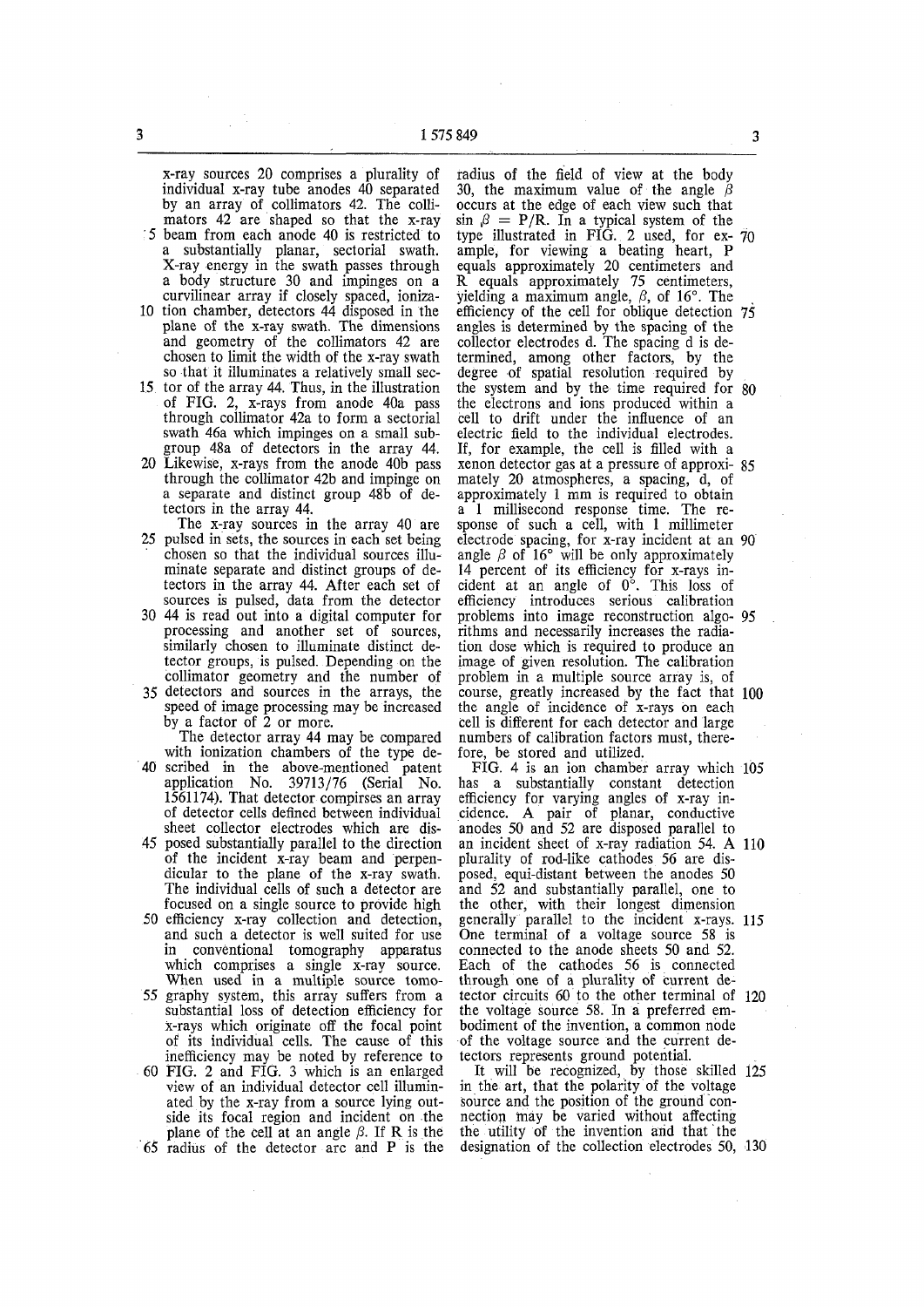52, and 56, as anodes and cathodes is for ease of description only.

A detector gas 62 fills the space between the anode sheets 50 and 52 and the 5 cathodes 56. The gas type, gas pressure, and the spacing W between the electrodes are chosen using methods well known to the art so that a large fraction (typically more than 70 percent) of the incident x-ray

- 10 photons are absorbed within the gas. The detector gas 62, typically comprises rare gas of high atomic number, for example, xenon, krypton, argon, or a molecular gas comprising atoms having an atomic weight
- 15 greater than that of argon (i.e., 39.9); at at pressure in the range from approximately 10 atmospheres to approximately 100 atmospheres.

Incident x-rays 54 interact with the de-20 tector gas 62 between the anodes 50 and

- 52 to produce electron-ion pairs. The electrons drift under the influence of the electric field, imposed by the voltage source 58, to the anode plates 50 and 52 25 while the ions are similarly collected on
- the cathodes 56. Ion current flow to any individual cathode 56 is proportional to the number of interactions between photons and gas atoms in the region of
- 30 that cathode so that the distribution of current flow among the individual current detector circuits 60 of the array is a function of the distribution of x-ray intensity along the detector array. The direction of
- 35 electron and ion motion within the detector is substantially perpendicular to the array length and to the incident x-ray beam.
- The cathodes 56 may be arrayed parallel 40 one to the other to produce a linear detector array. Alternately, the detectors may lie at small angles, one to the other, to define a curved or semicircular array of the type illustrated in FIG. 2.
- 45 FIG. 5 illustrates a side view of a detector. An outer jacket 70, which may typically be formed from welded aluminum, contains the detector gas 62. One face of the jacket forms a thin curved window 72.
- 50 The window thickness and material are chosen so that the absorption of x-rays in the window 72 is substantially less than the absorption of x-rays within the gas 62. A plurality of rigid wires 74 penetrate a face
- 55 76 of the jacket 70 opposite the window 72. Each of the wire 74 is insulated from the jacket 70 with a dielectric insert 78, which may typically comprise epoxy resin. The cathodes 56 are attached, typically by weld-
- ; 60 ing, to the wires 74 in a plane substantially parallel to an incident x-ray beam and perpendicular to the window 72. The anodes 50 and 52 are separated from the cathode 56 by insulators 80 and are supported by 65 an insulated or electrically non-conductive

bolt 82. Grounded guard rings 84 may be inserted in the insulators 80 between the anodes 50 and 52 and the cathodes 56 to drain leakage currents which might otherwise flow through the current detector cir- 70 cuits and introduce errors therein. The optimum length L of the anodes and cathodes along the incident x-ray beam is a function of the gas pressure with in the housing. For xenon detector gas at a pressure of 20 75 atmospheres, an electrode length L of approximately 2.5 centimeters is optimum. If the xenon pressure is raised to 50 atmospheres, the optimum electrode length may be reduced to approximately 1 centimeter. 80 In general, a high gas pressure (for example, on the order of 50 atmospheres) is desirable since it allows smaller detector dimensions and thus tends to reduce microphonic vibrations and associated 85 errors currents. High gas pressure also tends to reduce crosstalk between the array elements which might be caused by xenon characteristic radiation.

An embodiment of the present invention 90 is shown in Fig. 6. The gap between the electrodes and cathodes d (FIG. 3) determines the response time of the detector. For thick x-ray sheets, the electrode spacing and response time may be main- 95 tained at small values by stacking several arrays of cathodes 56 between three or more anode plates 90, 92, and 94 (FIG. 6).

FIG. 7 illustrates an alternate form of detector construction wherein the jacket 100 comprises two halves 100 and 102, retained by bolts 104. The anodes 50 and 52 of this embodiment may be supported on insulated blocks 106 and 108 attached to metal straps 110 and 112 which are welded to the back 105 wall of the detector jacket half 102.

FIG. 8 is a cathode 56 embodiment which is useful in the detector of FIG. 7. The cathode element comprises a stiff metallic rod 120 which is attached to the 110 back wall of the detector jacket and supported by an insulator 122 which may, for example, comprise epoxy resin. The insulator 122 may, if desired, be contained in a metal header 123 to facilitate attachment 115 to the jacket wall.

FIG. 9 is an alternate embodiment of a cathode 56 element useful in the detector of FIG. 7. The cathode in this embodiment comprises a flat blade of metal 124 which 120 is bonded, for example by welding, to a stiff metal rod 120 which is supported by an insulator 122 and a header 123 in the same manner as the cathode rod of FIG. 8. If desired, the blade 124 may be creased 125 to provide structural rigidity and reduce microphonic vibrations.

FIG. 10 is an alternate cathode embodiment which is useful in the detectors of FIG. 5 and FIG. 7. The cathode elements 130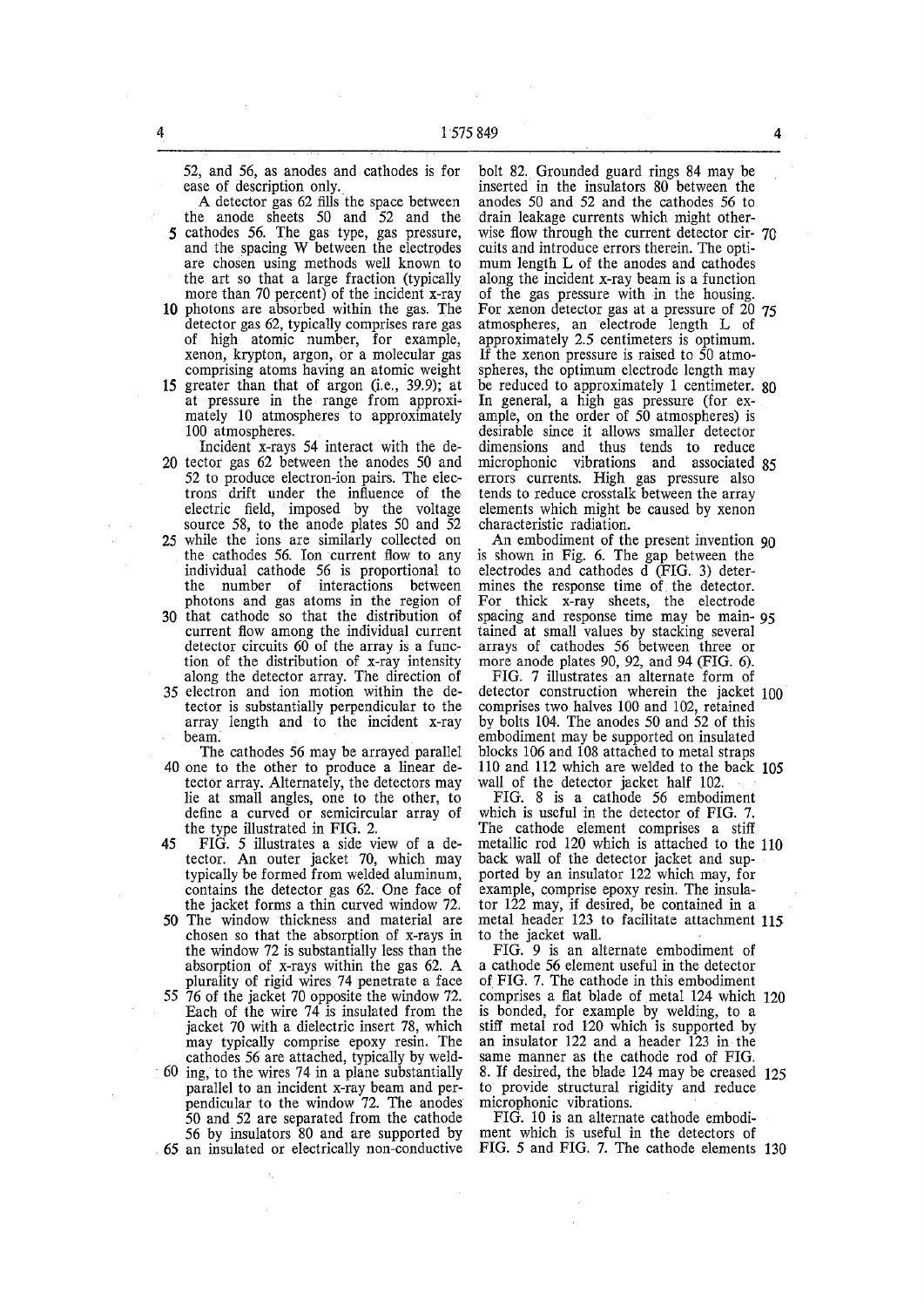comprise a plurality of metallic strips 130 which are bonded to the surface of a dielectric sheet 132. The metallic strips 130 may be applied to the sheet 132 in any

- 5 conventional manner, for example, by screen printing, etching laminated printed circuit board material, or vapor deposition. The dielectric sheet 132 may, for example, comprise reinforced epxy resin, ceramic, or
- 10 any other material commonly used for that purpose in detector arts. The cathode embodiment of FIG. 10 is
- particularly useful in that the number of individual parts required is significantly re-15 duced, compared to other large scale de-
- tector arrays, and the spacing between the cathode elements may be rigidly maintained to reduce microphonic signals. The detector of the present invention
- 20 allows highly efficient and accurate measurement of x-ray intensity, particularly in geometries were x-rays originate from spatially separated sources. The use of a high pressure detecting gas allows con-
- 25 struction of a compact, rigid ion chamber array which has a low parts count per detector cell and which is suitable for semiautomated production.

WHAT WE CLAIM IS:  $-$ 

- 30 1. an ionization chamber detector array for determining the distribution of x-ray intensities in one or more flat, co-planar, x-ray beams comprising:
- a first flat anode sheet disposed in a 35 plane lying parallel to the plane of said x-ray beams;

a second, flat anode sheet disposed parallel to said first anode sheet;

- a third, flat anode sheet disposed parallel 40 to and adjacent a side of said first anode sheet opposite said second anode sheet;
	- a first plurality of rod-like cathode elements disposed in said x-ray beam and equi-distant between said first anode sheet
- 45 and said second anode sheet, a long dimension of said cathode elements being orientated in a direction substantially parallel to the x-ray beams;

a second plurality of rod-like cathode 50 elements disposed in said x-ray beam and equi-distant between said first anode sheet and said third anode sheet, a long dimension of said cathode elements being orientated in a direction substantially parallel to the x-ray beams; 55

a gaseous detecting medium disposed between said first, second and third anode sheets and said cathode elements; and

means for applying an electric potential between said cathode elements and said 60 anode sheets, whereby an electric field is impressed between said cathode elements and said anode sheets, and for connecting each of said cathode elements to a signal processing circuit. 65

2. A detector array according to claim 1, wherein said cathode elements are parallel one to the other.

3. A detector array according to claim 1 or claim 2, wherein said gaseous medium 70 comprises elements of atomic weight greater than or equal to the atomic weight of argon.

4. A detector array according to claim 3, wherein said gaseous medium is argon, 75 krypton, xenon or mixtures thereof.

5. A detector array according to any one of claims 1-4, wherein said gaseous detecting medium has a pressure between approximately 10 atmospheres and approxi- 80 mately 100 atmospheres.

6. A detector array according to claim 5, further comprising a pressure vessel disposed about and containing said anodes, said cathodes, and said gaseous medium. 85

7. A detector array according to claim 6, wherein said pressure vessel comprises a window lying perpendicular to and adjacent said anodes and said cathodes.

8. A detector array according to any one 90 of claims 1-7, wherein said cathode elements comprise strips of electrically conductive material disposed on a sheet of dielectric material.

9. An ionization chamber detector array 95 according to claim 1, substantially as hereinbefore described with reference to and as shown in the accompanying drawings.

J. A. BLEACH, Manager—U.K. Patent Operations.

Printed for Her Majesty's Stationery Office by The Tweeddale Press Ltd., Berwick-upon-Tweed, 1980. Published at the Patent Office, 25 Southampton Buildings, London, W.C2A 1AY, from which copies may be obtained.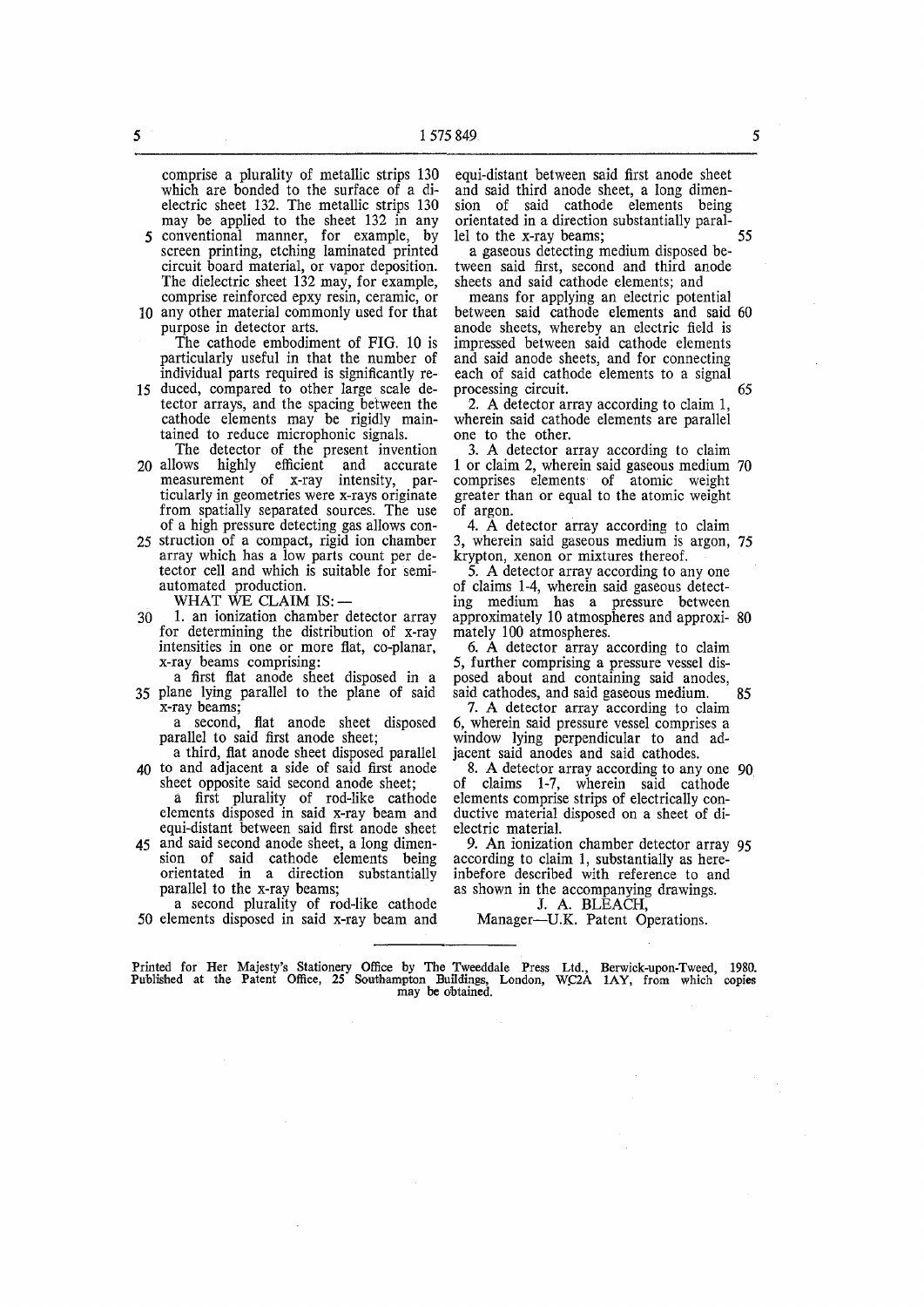## 1575849

### **COMPLETE SPECIFICATION**

3 SHEETS

This drawing is a reproduction of<br>the Original on a reduced scale<br>Sheet 1

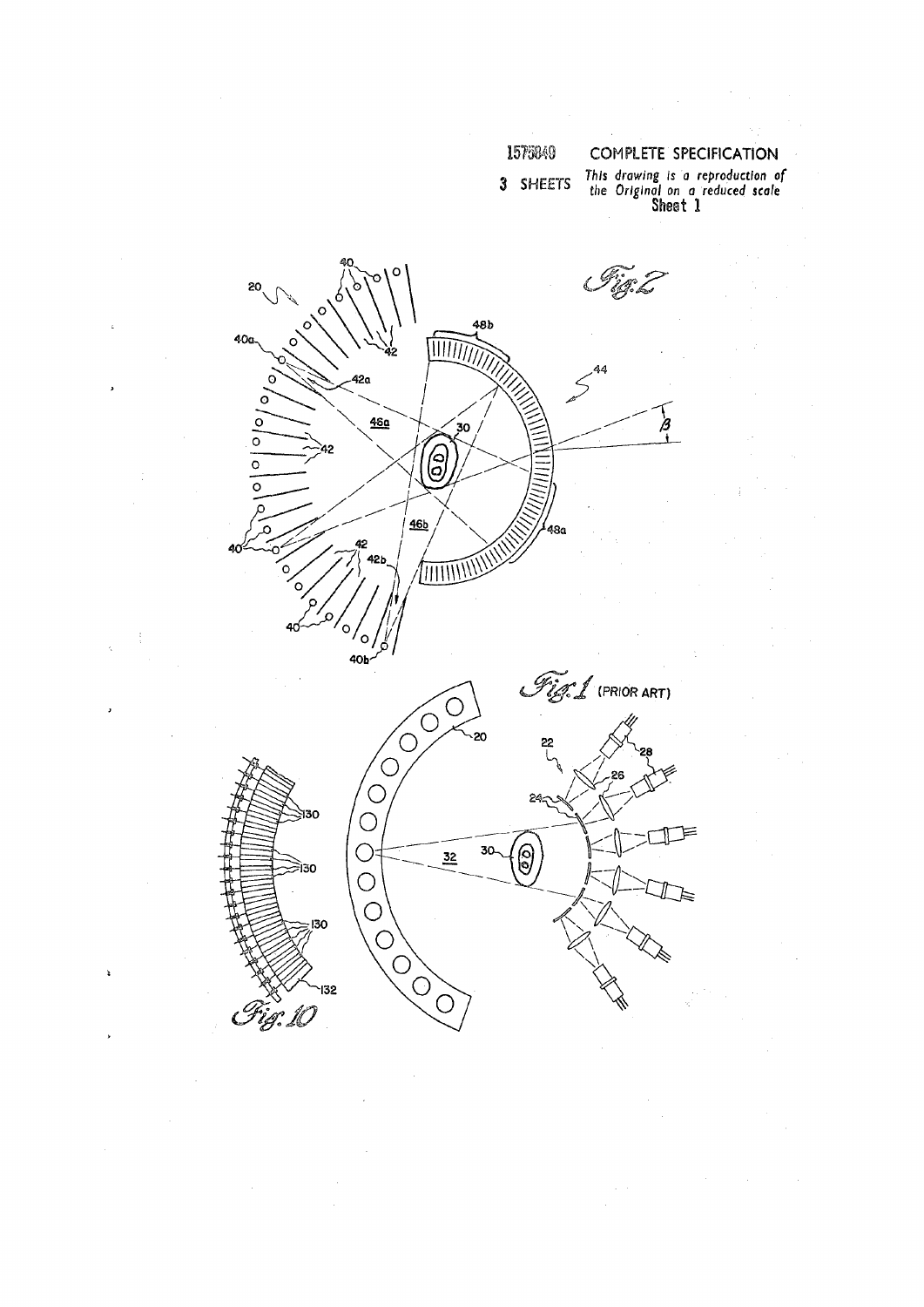

 $\overline{\phantom{a}}$ 

 $\overline{\mathbf{C}}$ 

 $\overline{ }$ 



 $\hat{\boldsymbol{\beta}}$ 

 $\frac{d^2}{d^2}$